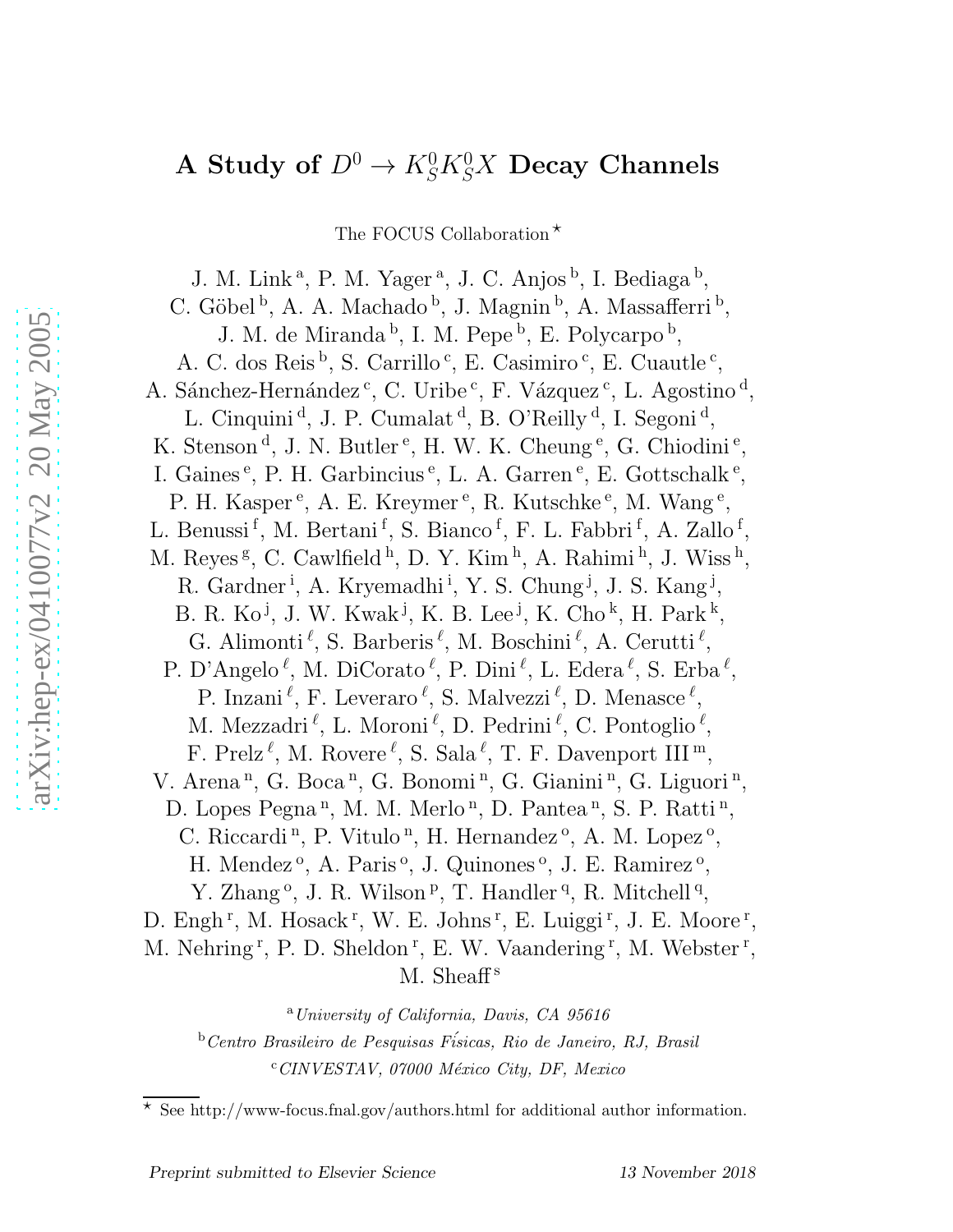$d$ University of Colorado, Boulder, CO 80309  $e$ Fermi National Accelerator Laboratory, Batavia, IL 60510 <sup>f</sup>Laboratori Nazionali di Frascati dell'INFN, Frascati, Italy I-00044  $g$ University of Guanajuato, 37150 Leon, Guanajuato, Mexico  $h$  University of Illinois, Urbana-Champaign, IL 61801 i Indiana University, Bloomington, IN 47405 <sup>j</sup>Korea University, Seoul, Korea 136-701  $K_{Kyunqpook}$  National University, Taegu, Korea  $702-701$  $^{\ell}$ INFN and University of Milano, Milano, Italy <sup>m</sup>University of North Carolina, Asheville, NC 28804 <sup>n</sup>Dipartimento di Fisica Nucleare e Teorica and INFN, Pavia, Italy  $\degree$ University of Puerto Rico, Mayaguez, PR 00681 <sup>p</sup>University of South Carolina, Columbia, SC 29208 <sup>q</sup>University of Tennessee, Knoxville, TN 37996 <sup>r</sup>Vanderbilt University, Nashville, TN 37235 <sup>s</sup>University of Wisconsin, Madison, WI 53706

#### Abstract

Using data from the FOCUS experiment (FNAL-E831), we report on the decay of  $D^0$  mesons into final states containing more than one  $K_S^0$ . We present evidence for two Cabibbo favored decay modes,  $D^0 \to K_S^0 K_S^0 K^- \pi^+$  and  $D^0 \to K_S^0 K_S^0 K^+ \pi^-$ , and measure their combined branching fraction relative to  $D^0 \to \overline{K}{}^0 \pi^+ \pi^-$  to be  $\Gamma(D^0 \rightarrow K_S^0 K_S^0 K^{\pm} \pi^{\mp})$  $\frac{D^2 - N_S N_S N^2}{\Gamma(D^0 \to \overline{K^0} \pi^+ \pi^-)} = 0.0106 \pm 0.0019 \pm 0.0010.$  Further, we report new measurements of  $\frac{\Gamma(D^0 \to K_S^0 K_S^0 K_S^0)}{\Gamma(D^0 \to K^0 \pi^+ \pi^-)}$  $\frac{\Gamma(D^0\to\!K_S^0\!,K_S^0\!,K_S^0)}{\Gamma(D^0\to\!\overline{K}{}^0\pi^+\pi^-)}=0.0179\,\pm\,0.0027\,\pm\,0.0026,\; \frac{\Gamma(D^0\to\!K^0\overline{K}{}^0)}{\Gamma(D^0\to\!\overline{K}{}^0\pi^+\pi^-)}$  $\frac{\Gamma(D^{\circ} \to K^{\circ} K^{\circ})}{\Gamma(D^0 \to K^0 \pi^+ \pi^-)} = 0.0144 \pm$  $0.0032 \pm 0.0016$ , and  $\frac{\Gamma(D^0 \to K_S^0 K_S^0 \pi^+ \pi^-)}{\Gamma(D^0 \to \overline{K_S^0} \pi^+ \pi^-)}$  $\frac{D^2 - N_S N_S N^2}{\Gamma(D^0 \to K^0 \pi^+ \pi^-)} = 0.0208 \pm 0.0035 \pm 0.0021$  where the first error is statistical and the second is systematic.

#### 1 Introduction

Detailed measurements of rare exclusive decay modes of charm mesons provide a powerful way to probe the details of charm decay such as the contributions of W exchange diagrams and final state interactions. These measurements aid our understanding of the interplay between the weak and strong interactions, mainly for multibody decays where theoretical predictions are poorer than for two body decays. We report the first observation of  $D^0 \to K_S^0 K_S^0 \pi^{\pm} K^{\mp}$ , and new measurements of  $D^0 \to K_S^0 K_S^0 K_S^0$ ,  $D^0 \to K_S^0 K_S^0$ , and  $D^0 \to K_S^0 K_S^0 \pi^+ \pi^-$ .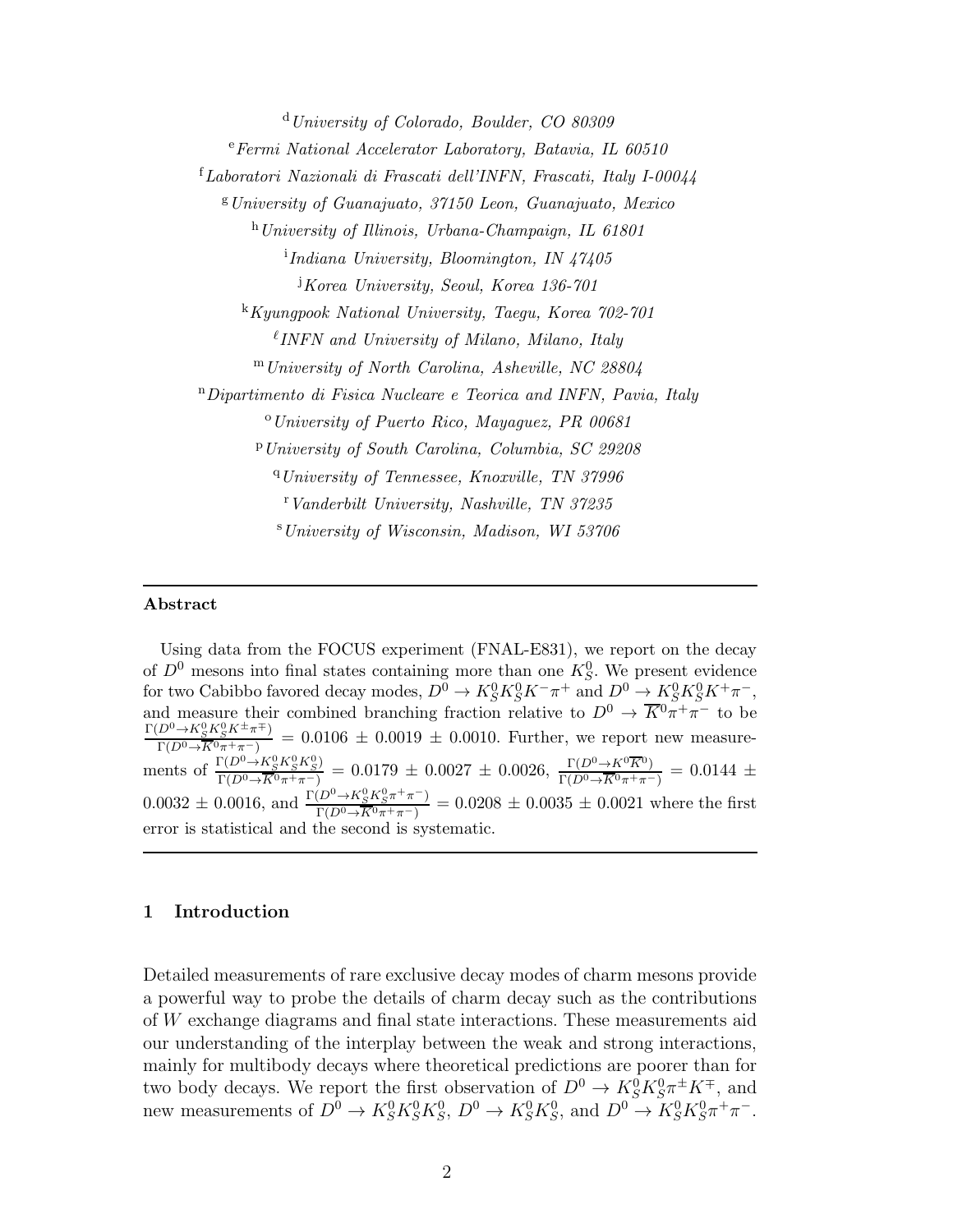The fixed-target charm photoproduction experiment FOCUS, an upgraded version of E687 [1], collected data during the 1996–1997 fixed-target run at Fermilab. A photon beam is derived from the bremsstrahlung of secondary electrons and positrons produced from the  $800 \text{ GeV}/c$  Tevatron proton beam. The photon beam interacts with a segmented beryllium-oxide target. The average photon energy for reconstructed charm events is 180 GeV.

Two silicon microvertex systems provide excellent separation between the production and charm decay vertices. One silicon strip detector called target silicon (TS) is embedded in the BeO target segments [2]. The other silicon strip detector (SSD) is located downstream of the target region. Charged particles are tracked and momentum analyzed with five stations of multiwire proportional chambers in a two magnet forward spectrometer. Three multicell threshold Cerenkov detectors are implemented to identify electrons, pions, kaons, and protons [3].

## 2 Reconstruction of individual particles:  $K^0_S, K$ , and  $\pi$

A detailed description of individual  $K_S^0$  reconstruction in the FOCUS spectrometer can be found elsewhere [4]. Briefly,  $K_S^0$ 's are identified in several different regions depending on the  $K_S^0$  decay length; upstream of the magnet with silicon strip information, upstream of the magnet without silicon strip information, and inside of the magnet. Depending on whether the daughter pions from the  $K_S^0$  pass through the second magnet, and hence have a well defined momentum, a series of different techniques are employed. Roughly 15% of the  $K_S^0$  are found upstream of the silicon system and can be used in locating the  $D^0$  decay vertex. When there are two or more  $K_S^0$  in a decay channel, the daughter tracks must all be distinct and can not be shared between  $K_S^0$ candidates. The reconstructed mass of the  $K_S^0$  must be within three standard deviations of the nominal  $K_S^0$  mass.

All charged tracks from the charm decay must be singly linked to the silicon microstrip, be of good quality, and inconsistent with zero degree photon conversion. Cerenkov particle identification (PID) for charged particles is performed by constructing a log likelihood value  $\mathcal{W}_i$  for the particle hypotheses  $(i = e, \pi, K, p)$ . The  $\pi$  consistency of a track is defined by  $\Delta W_{\pi} = W_{min} - W_{\pi}$ , where  $\mathcal{W}_{min}$  is the minimum W value of the other three hypotheses. Similarly, we define  $\Delta W_{K,\pi} = W_{\pi} - W_K$  and  $\Delta W_{K,p} = W_p - W_K$  for kaon identification and we require  $\Delta W_{K,\pi} > 1$  and  $\Delta W_{K,p} > -2$  for kaons and  $\Delta W_{\pi} > -5$  for pions.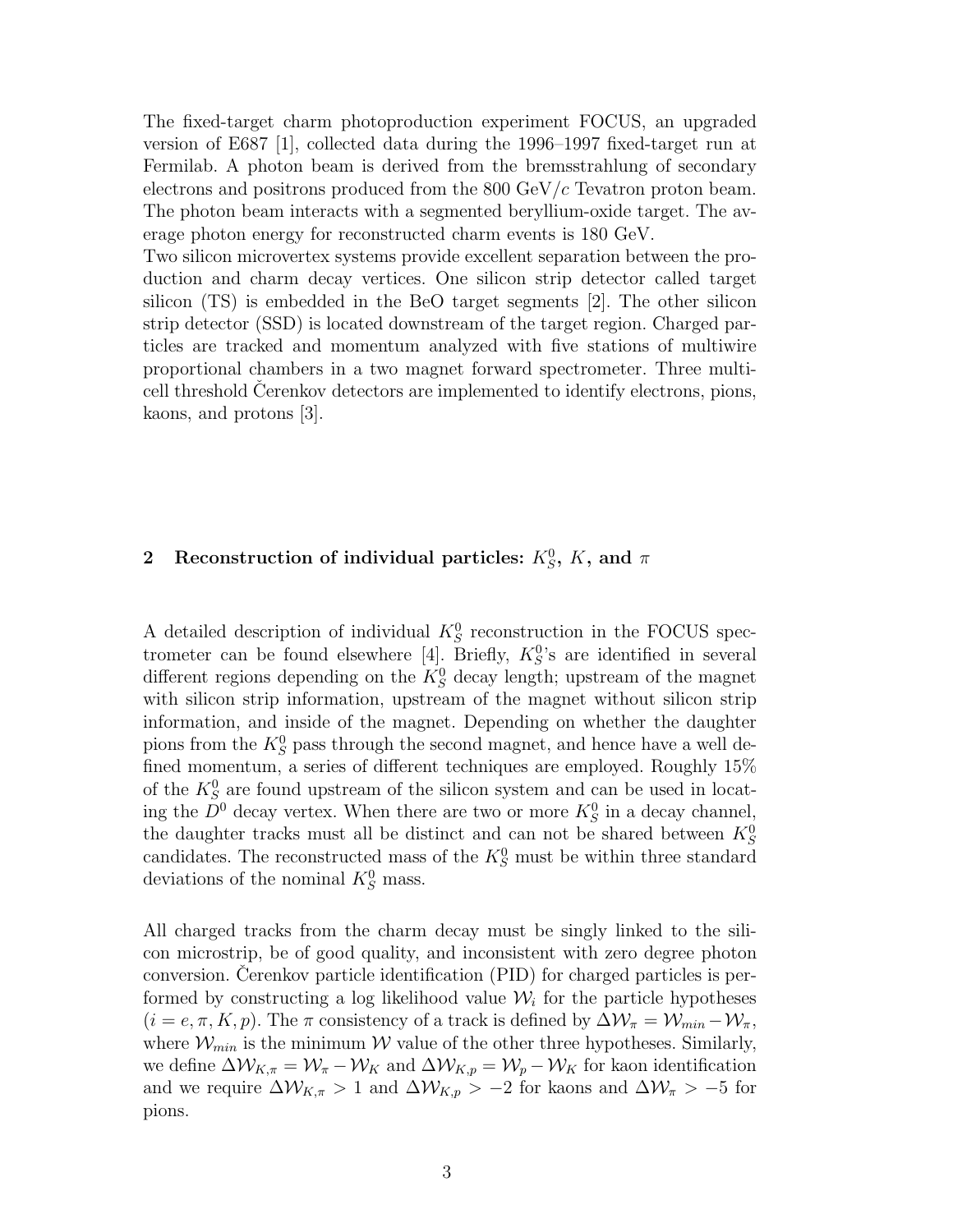### 3 Reconstruction of  $D^0$  candidates

The  $D^0$  candidates are formed by making a vertex hypothesis for the daughter particles whenever possible. We use the  $K_S^0$  candidates and two charged tracks of the correct charge combination to form a  $D^0$  candidate. The confidence level of the decay vertex of the  $D^0$  candidate is required to be greater than 1%. The combined momentum vector located at the decay vertex forms the  $D^0$  track. Using the  $D^0$  track as a seed track for the candidate driven vertexing algorithm [1], we search for a production vertex in which the confidence level is greater than 1% and the primary multiplicity including the seed track must have at least 3 tracks. The production vertex must be inside the target. The significance of separation between the production and the decay vertices  $(L/\sigma_L)$  must be greater than 4 for  $D^0 \to K_S^0 K_S^0 \pi^{\mp} K^{\pm}$  and greater than 6 for  $D^0 \to K_S^0 K_S^0 \pi^+ \pi^-$ . Different values are chosen for the  $L/\sigma_L$  cut due to the level of background for the two channels, but scans are performed in  $L/\sigma_L$  as part of the systematic uncertainty studies.

A stand-alone vertex algorithm is used to reconstruct the primary vertex of the event for decay modes without charged tracks [1]. All the silicon microvertex tracks in the event, excluding those already assigned to pions used to reconstruct  $K_S^0$ , are used to form all possible vertices of the event with a confidence level greater than 1%: we then choose the primary vertex to be the highest multiplicity vertex. Ties are resolved choosing the most upstream vertex.

The signal channels are normalized to  $D^0 \to \overline{K}^0 \pi^+ \pi^-$  which is the most abundant  $D^0$  decay mode containing a  $K_S^0$ . We use only the most basic cuts in this analysis. The invariant mass distribution for  $D^0 \to K_S^0 \pi^+ \pi^-$  at an  $L/\sigma_L > 4$  is presented in Fig. 1a. To determine the reconstruction efficiency of this channel we use a Monte Carlo simulation using our best determined decay distribution to generate  $D^0 \to \overline{K}{}^0 \pi^+ \pi^-$ . The reconstructed Monte Carlo sample was six times larger than the data sample. We fit our signals from both data and Monte Carlo with a Gaussian for the signal and a  $2^{nd}$  degree polynomial for the background using a maximum likelihood fit. As our most copious  $K_S^0$  decay channel, we use the  $D^0 \to K_S^0 \pi^+ \pi^-$  mode to search for variations versus reconstructed  $K_S^0$  categories. We identify a systematic uncertainty on  $K_S^0$  reconstruction of 7.1%.

The systematic uncertainty for each branching fraction is independently determined. Several tests are performed. To check the stability of the branching fractions we fix the cuts to their standard values and vary one cut at a time. Cuts which are scanned include particle identification, significance of separation, isolation of the secondary vertex from any other track, and confidence level of the secondary vertex. We also perform split sample systematics by dividing our samples into two sub-samples based on momentum and data–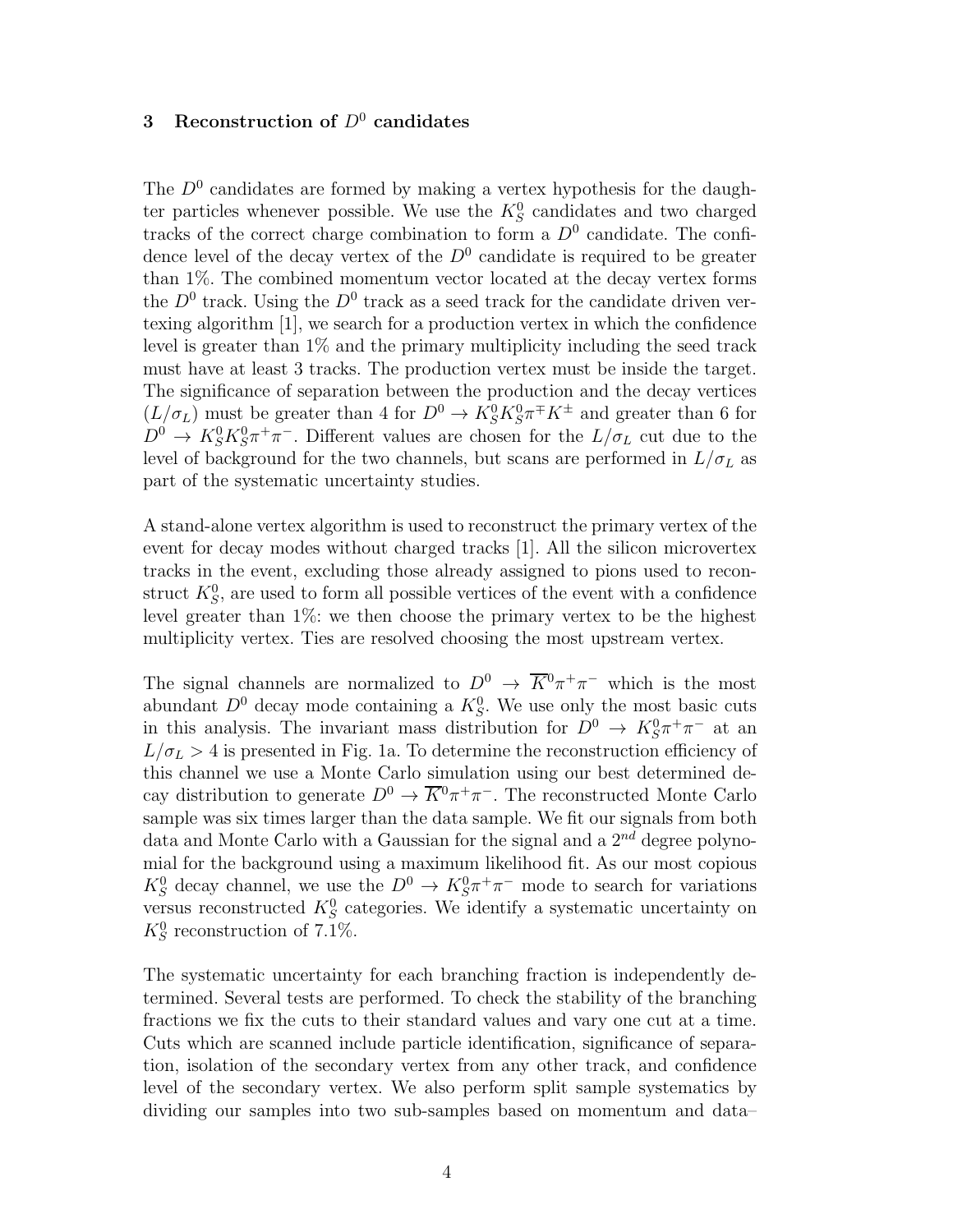taking period. We study fit variant systematics by calculating the branching fraction when the signals are fit with  $1<sup>st</sup>$ ,  $2<sup>nd</sup>$ , or  $3<sup>rd</sup>$  degree polynomials.

We look for Monte Carlo resonance systematics by searching for a difference in reconstruction efficiency between non-resonant generation and a specific resonance channel. We also include a systematic uncertainty for the absolute tracking efficiency (0.2% per difference in numbers of tracks) and for  $K_S^0$  reconstruction efficiency (7.1% per  $K_S^0$ ). Finally, we include a small contribution to the systematic uncertainty due to Monte Carlo statistics. All systematic uncertainties are added in quadrature.

## 4 The  $D^0 \to K_S^0 K_S^0 K^\pm \pi^\mp$  Decay Mode

The  $D^0$  final state  $K_S^0 K_S^0 K^{\pm} \pi^{\mp}$  has not been observed by previous experiments. While the  $D^0$  decay modes  $D^0 \to \overline{K}{}^0 \overline{K}{}^0 K^+ \pi^-$ ,  $D^0 \to \overline{K}{}^0 K^0 K^- \pi^+$ , and  $D^0 \to \overline{K}{}^0 K^0 K^+ \pi^-$  can result in a final state  $K^0_S K^0_S K^{\pm} \pi^{\mp}$ , the decay mode  $D^0 \to \overline{K}{}^0 K^0 K^+ \pi^-$  is doubly Cabibbo suppressed and we assume that this mode is small compared to the other two Cabibbo favored modes. To distinguish the two Cabibbo favored decays we use the charge of the soft pion in the decay sequence  $D^{*+} \to D^0 \pi^+$ . First, we demonstrate a signal for the two channels combined without using a soft pion tag and then we argue that we have evidence for independent observations in both channels. In Fig. 1b we show the invariant mass plot for  $D^0 \to K_S^0 K_S^0 K^{\pm} \pi^{\mp}$  at  $L/\sigma > 4$ . We fit the plot with a Gaussian for the signal and a  $2^{n\tilde{d}}$  degree polynomial for the background using a maximum likelihood fit and we find  $57 \pm 10$  events.

We find no evidence for resonant substructure in  $D^0 \to K_S^0 K_S^0 K^{\pm} \pi^{\mp}$  and use a non-resonant Monte Carlo simulation to obtain the efficiency. As a systematic check we find a 2.6% difference in efficiency from a  $D^0 \to a_0(980)^+ K^*(892)^-$ Monte Carlo simulation.

Correcting for efficiency, we find:

$$
\frac{\Gamma(D^0 \to K_S^0 K_S^0 K^{\pm} \pi^{\mp})}{\Gamma(D^0 \to \overline{K}^0 \pi^+ \pi^-)} = 0.0106 \pm 0.0019 \pm 0.0010. \tag{1}
$$

We have included systematic uncertainty contributions from split samples  $(0)$ , fit variations (0.0007), possible resonant decay (0.0001), Monte Carlo statistics (0.0001), absolute tracking efficiency (0.0001), and variation between  $K_S^0$ reconstruction categories (0.00075).

While we have established that we see a new decay channel, in order to separate  $D^0 \to K_S^0 K_S^0 K^+ \pi^-$  and  $D^0 \to K_S^0 K_S^0 K^- \pi^+$  we need to tag a  $D^0$  by using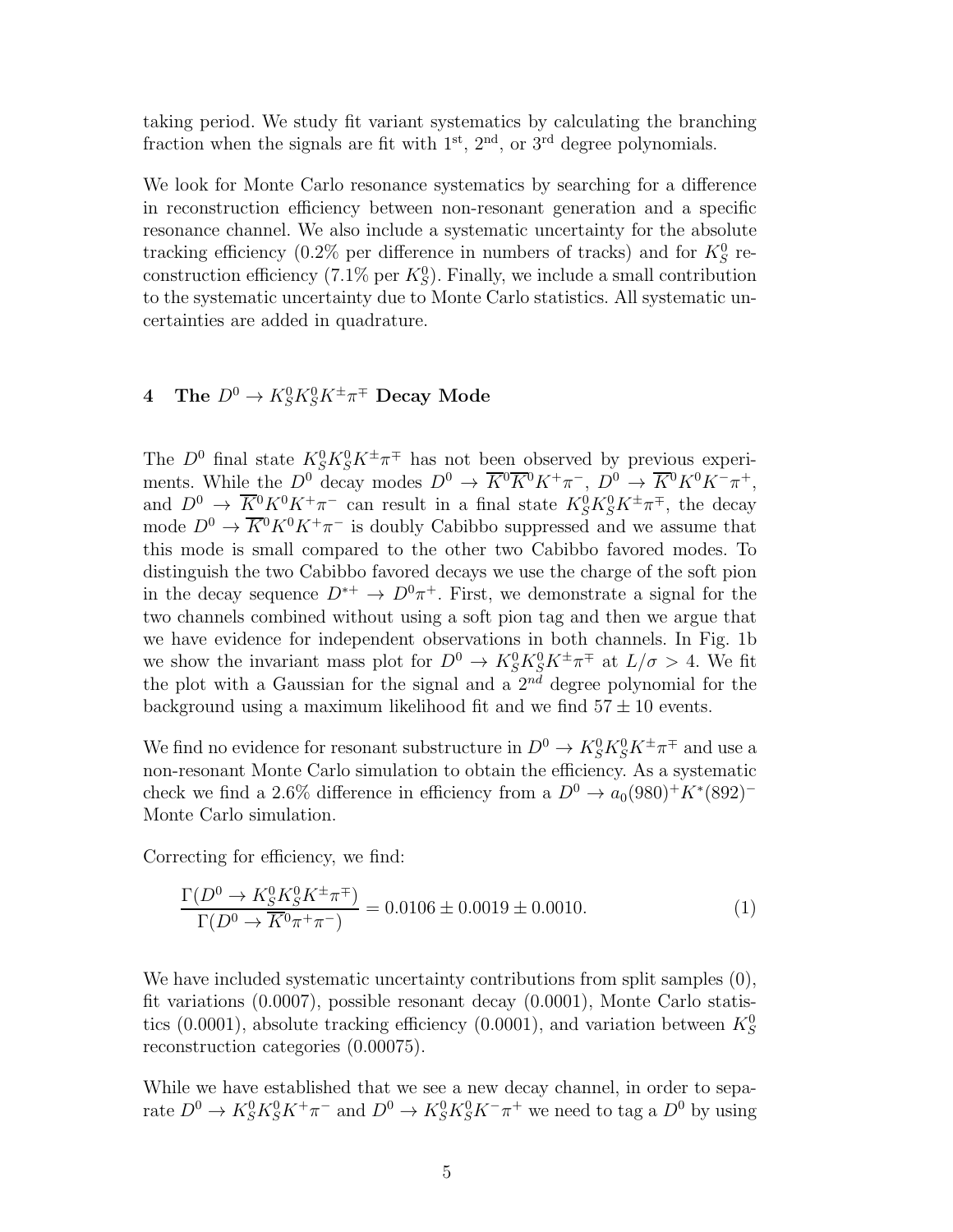

Fig. 1. Invariant mass distribution for various  $D^0$  final states: (a) Reconstructed mass of  $D^0 \to K_S^0 \pi^+ \pi^-$ . There are 22835 ± 248 events with a sigma of 11.4 MeV/ $c^2$ . (b) Reconstructed mass of  $D^0 \to K_S^0 K_S^0 K^{\pm} \pi^{\mp}$ . There are 57±10 events with a sigma of 5.0 MeV/ $c^2$ . (c) Reconstructed mass of  $D^0 \to K_S^0 K_S^0 K_S^0$ . There are 170±26 events with a sigma of 5.6 MeV/ $c^2$ .

the soft pion from the  $D^{*+} \to D^0 \pi^+$  decay. In Fig. 2c we present the mass difference  $M(K_S^0 K_S^0 K^{\pm} \pi^{\mp} \pi_s) - M(K_S^0 K_S^0 K^{\pm} \pi^{\mp})$  in which we find  $14.1 \pm 4.4$ signal events when we cut around the  $D^0$  mass. Fig. 2a (2b) shows the mass difference histogram for the events in which the soft pion has the opposite (same) charge as that of the kaon. The two histograms show a signal of  $7.2 \pm 3.4$  and  $6.8 \pm 2.9$  events, respectively. The fits in all three histograms are performed by fixing the mass and width to the values returned from the Monte Carlo.

## $5 \quad \text{The} \ \ D^0 \rightarrow K_S^0 K_S^0 K_S^0 \ \text{Decay\ Mode}$

Although this mode is Cabibbo allowed, it requires either final state interactions or W-exchange to occur. Due to the limited phase space and the need to identify three  $K_S^0$  candidates, the signal can be observed without the need for a  $D^{*+}$  tag or a  $L/\sigma_L$  cut. This significantly improves the reconstruction efficiency. In Fig. 1c we find a signal of  $170 \pm 26$  events.

We find no evidence for resonant substructure and use a non-resonant Monte Carlo simulation to obtain the efficiency. A  $D^0 \to a_0(980)^0 K_S^0$  simulation is used as a measure of the systematic variation (the difference in efficiency is 5.6 %). For the branching ratio of this mode with respect to the  $D^0 \to \overline{K}{}^0 \pi^+ \pi^$ mode we find:

$$
\frac{\Gamma(D^0 \to K_S^0 K_S^0 K_S^0)}{\Gamma(D^0 \to \overline{K}^0 \pi^+ \pi^-)} = 0.0179 \pm 0.0027 \pm 0.0026.
$$
\n(2)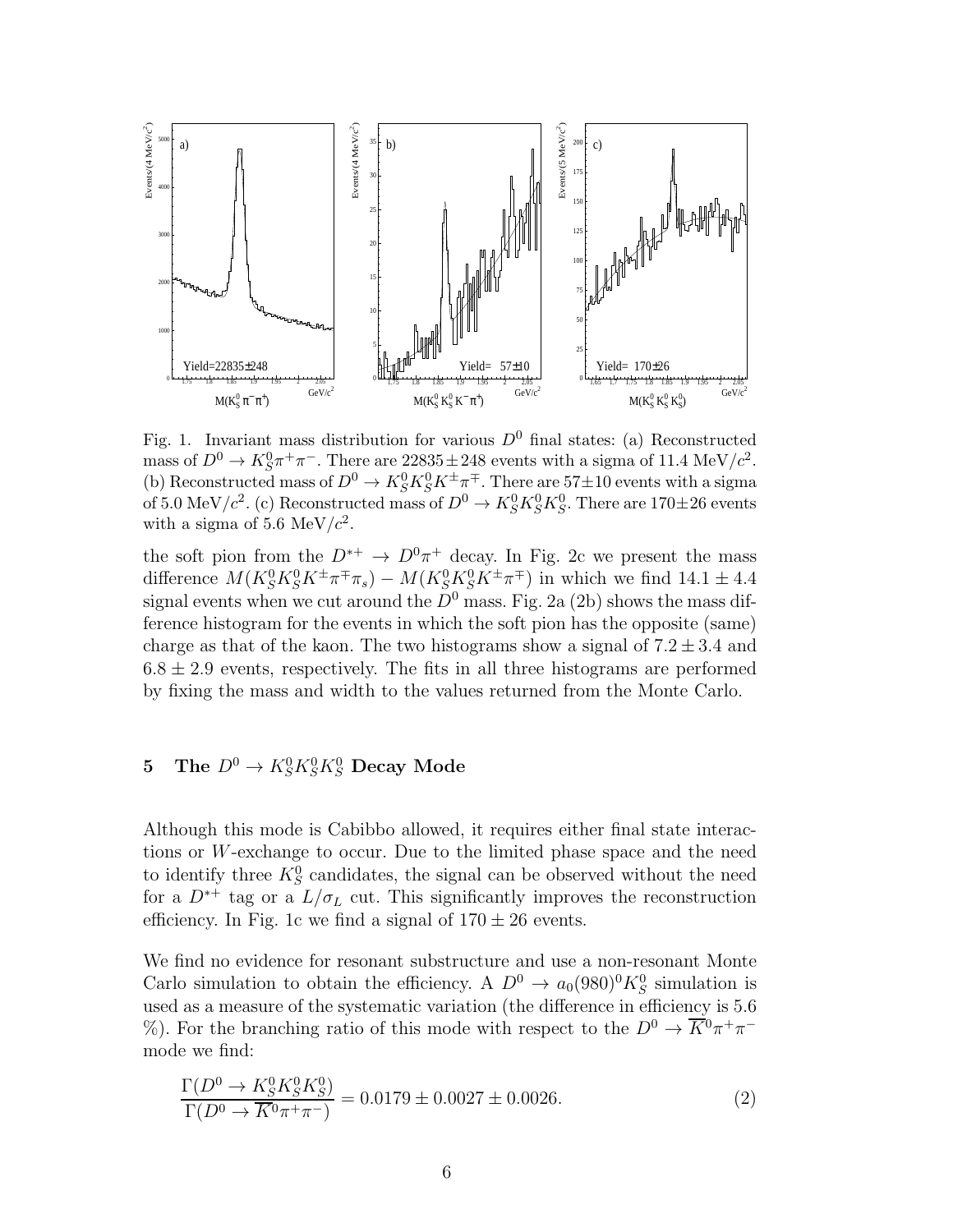

Fig. 2. Mass difference between  $M(K_S^0 K_S^4 K^{\pm} \pi^{\mp} \pi_s)$  and  $M(K_S^0 K_S^0 K^{\pm} \pi^{\mp})$  where  $\pi_s$ is a pion from the primary vertex. Plots a, b, and c are for cases where the  $\pi_s$  charge relative to the kaon charge is opposite, same, or either, respectively. A mass cut of  $1.85 < M(K_S^0 K_S^0 K^{\pm} \pi^{\mp} \pi_s) < 1.88 \text{ GeV}/c^2$  to select  $D^0$  events is applied.

We have included systematic uncertainty contributions from split samples  $(0)$ , fit variations (0.0007), possible resonant decay (0.0005), Monte Carlo statistics (0.0001), absolute tracking efficiency (0.0001), and the variation between  $K_S^0$  reconstruction categories (0.0025). Several groups [5,6,7,8] have reported measurements of  $D^0 \to K_S^0 K_S^0 K_S^0$ .

## 6 The  $D^0 \to K^0_S K^0_S$  Decay Mode

The  $D^0 \to K^0 \overline{K}{}^0$  decay is expected to occur primarily via two W-exchange diagrams, which are expected to cancel out in a four-quark model. In the standard six-quark model the difference between the two amplitudes is tiny, proportional to  $SU(3)$  flavour breaking effects, and we thus might expect the branching fraction for the decay to be very small  $(< 3 \times 10^{-4}$ ). However, a Standard Model based calculation [10] predicts a relatively large branching fraction due to final-state interaction effects, leading to a branching ratio of  $B(D^0 \rightarrow K^0 \overline{K}^0) = \frac{1}{2} B(D^0 \rightarrow K^+ K^-) = 0.3\%$ . A recent investigation [11] has focused on the s-channel and the t-channel one particle exchange (OPE) contributions. While the s-channel contribution, taken into account through the poorly known scalar meson  $f_0(1710)$ , gives a small contribution, the one particle t-exchange gives higher contributions, with pion exchange being the highest. In the factorization limit [12], the branching fraction is expected to be equal to zero. Non-factorizable contributions in factorization-type models have been recently studied [13] and predict a branching fraction of about  $10^{-4}$ . Several experiments [14,15,16,17] have reported measurements of  $D^0 \rightarrow$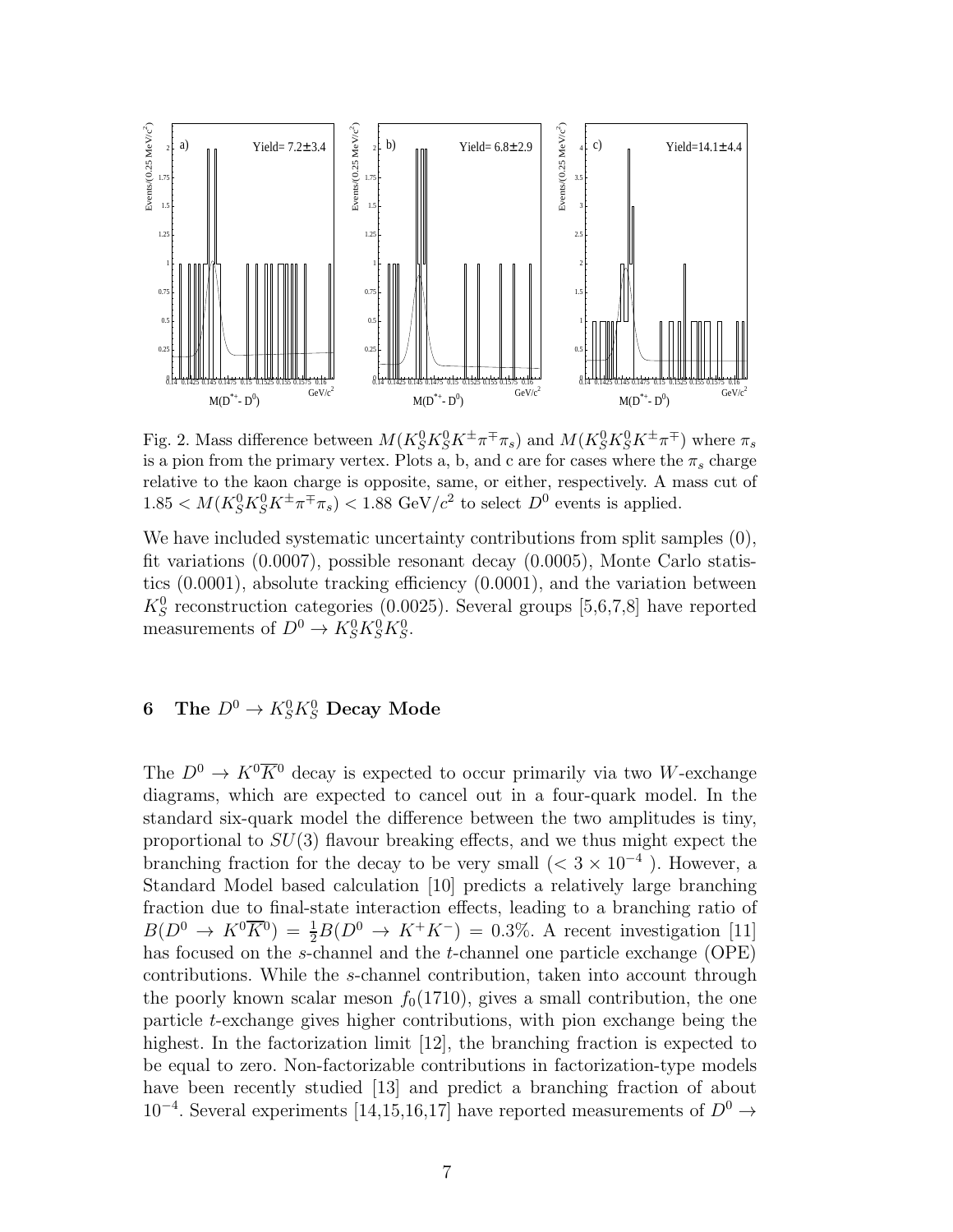## $K^0_SK^0_S$ .

This channel is similar to  $D^0 \to K_S^0 K_S^0 K_S^0$  in that no  $L/\sigma_L$  cut is possible, but the channel requires an additional  $D^*$  tag requirement. We select  $D^{*+}$  candidates by requiring that the reconstructed mass difference  $\Delta M = M_{D^{*+}} - M_{D^0}$ lies within 2 MeV/ $c^2$  of the nominal mass difference [18] of 145.42 MeV/ $c^2$ .

The dominant background sources for  $D^0 \to K_S^0 K_S^0$  decays are from nonresonant  $K_S^0 \pi^+ \pi^-$  and  $\pi^+ \pi^- \pi^+ \pi^-$  decays. To reduce feedthrough from  $D^0 \to$  $K_S^0 \pi^+ \pi^-$  where the  $\pi^+ \pi^-$  invariant mass falls in  $K_S^0$  mass region or from  $D^0 \to$  $\pi^+\pi^-\pi^+\pi^-$  where both  $\pi^+\pi^-$  pairs can be misidentified as  $K^0_S$  candidates, we make the additional requirement that the  $K_S^0$  candidates reconstructed with silicon strip informations have a decay length significance  $(L/\sigma_L)$  greater than 12. We also apply a  $|\cos \theta_{K_S^0}| < 0.8$  cut, where  $\theta_{K_S^0}$  is the angle between the  $K_S^0$  momentum in the  $D^0$  rest frame and the  $D^0$  laboratory momentum.

In Fig. 3a the  $K_S^0 K_S^0$  invariant mass distribution is shown for the events satisfying these cuts. For the signal shape we use a double Gaussian (two Gaussians with the same mean) for the  $D^0$  signal (79 $\pm$ 17 events), as suggested by Monte Carlo studies, and a first order Chebyshev polynomial for the background. The double Gaussian shape is fixed to the one obtained from Monte Carlo simulation. In Fig. 3b the  $\Delta M = D^{*+} - D^0$  mass difference distribution in the  $D<sup>0</sup>$  mass region is plotted. A Gaussian is used to fit the signal while for the background we use the functional form

$$
a(\Delta M - m_{\pi})^{1/2} + b(\Delta M - m_{\pi})^{3/2}
$$
\n(3)

where  $m_{\pi}$  is the pion mass, the first term is from a non-relativistic model of phase space and the second term is the first–order relativistic correction to the non-relativistic model. Consistent yields are obtained from the two fits.

The events of the normalization mode  $D^0 \to K_S^0 \pi^+ \pi^-$  have been selected using the same reconstruction and fitting techniques as for  $D^0 \to K_S^0 K_S^0$  mode and similar selection criteria to minimize systematic uncertainties.

We measure

$$
\frac{\Gamma(D^0 \to K_S^0 K_S^0)}{\Gamma(D^0 \to K_S^0 \pi^+ \pi^-)} = \frac{\Gamma(D^0 \to K^0 \overline{K}^0)}{\Gamma(D^0 \to \overline{K}^0 \pi^+ \pi^-)} = 0.0144 \pm 0.0032 \pm 0.0016.(4)
$$

This accounts for the unseen  $K^0_L \pi^+ \pi^-$  and  $K^0_L K^0_L$  decays (note that  $D^0 \to$  $K_S^0 K_L^0$  is forbidden by CP conservation). Different systematic sources have been investigated and the value reported includes contributions from fit variations (0.0013) and  $K_S^0$  reconstruction (0.0010).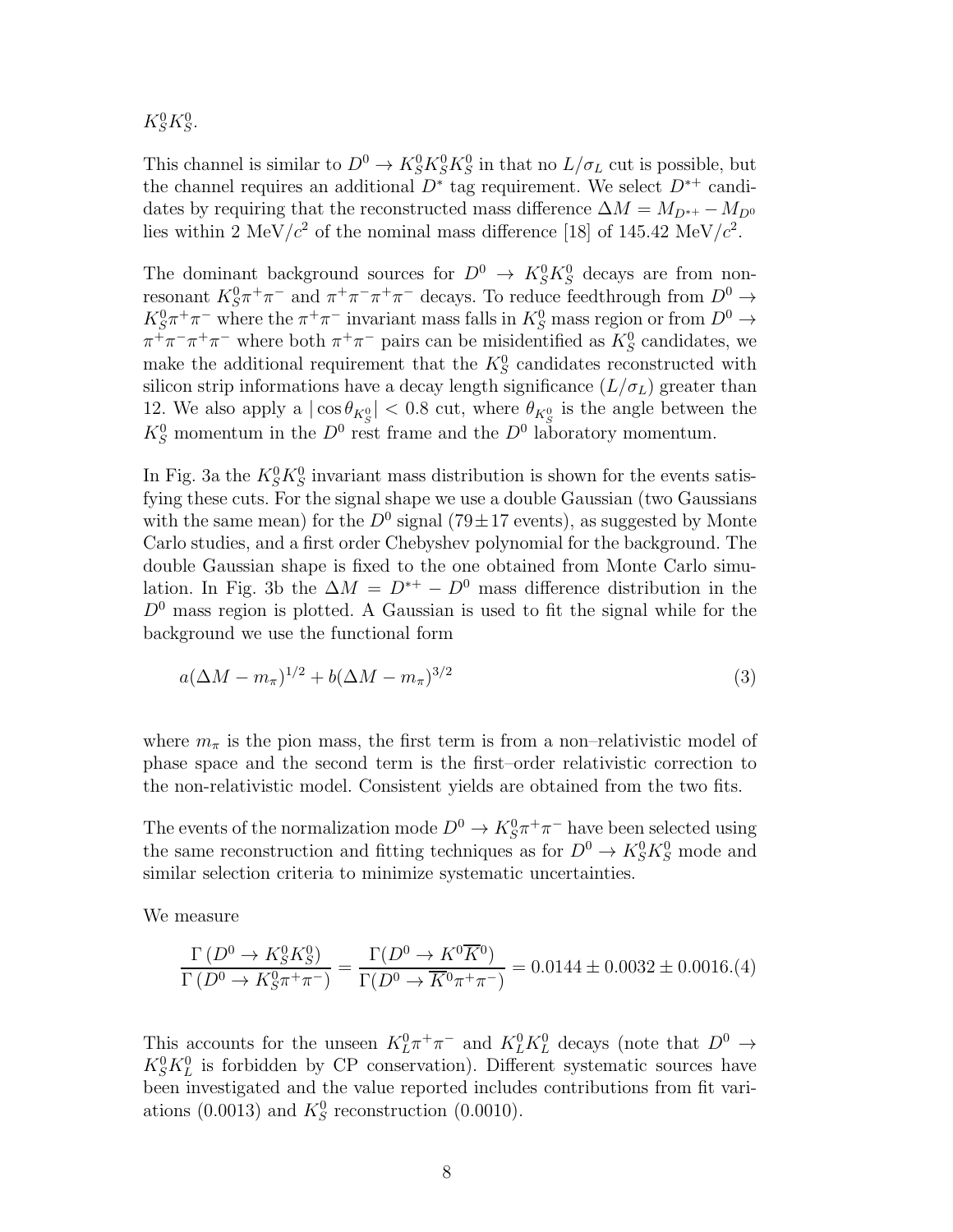

Fig. 3. Invariant mass distribution for various  $D^0$  final states: (a) Reconstructed mass of  $D^0 \to K_S^0 K_S^0$  with a  $D^{*+} - D^0$  mass difference cut. There are  $79 \pm 17$  events with a sigma of 12.5 MeV/ $c^2$ . (b) Reconstructed mass difference of  $D^{*+} - D^0$ ;  $D^0 \to K_S^0 K_S^0$ . There are 77 ± 17 events in the mass difference plot demonstrating consistency with (a). (c) Reconstructed mass of  $D^0 \to K_S^0 K_S^0 \pi^+ \pi^-$ . There are  $113 \pm 21$  events.

7 The  $D^0 \to K_S^0 K_S^0 \pi^+ \pi^-$  Decay Mode

This channel is Cabibbo-suppressed and was first observed by the ARGUS Collaboration [19]. It has a larger background than the  $D^0 \to K_S^0 K_S^0 K^+ \pi^$ channel due to more phase space and two pions. In addition one must eliminate  $\pi^+\pi^-$  combinations which are consistent with the  $K^0_S$  mass. To increase the signal to noise, a  $L/\sigma > 6$  cut is applied. In Fig. 3c we present the  $K_S^0 K_S^0 \pi^+ \pi^$ invariant mass. The figure is fit with a Gaussian for the  $D^0$  signal plus a  $2^{nd}$ order polynomial.

As the resonant structure for this channel is not known, we use a non-resonant Monte Carlo simulation to compute the branching fraction.

A  $D^0 \to K^*(892)^- K^*(892)^+$  simulation is used as a measure of the systematic variation (the difference in efficiency is 7%). Again, we calculate the branching ratio of this mode with respect to the  $D^0 \to \overline{K}{}^0 \pi^+ \pi^-$  mode.

$$
\frac{\Gamma(D^0 \to K_S^0 K_S^0 \pi^+ \pi^-)}{\Gamma(D^0 \to \overline{K}^0 \pi^+ \pi^-)} = 0.0208 \pm 0.0035 \pm 0.0021
$$
\n(5)

We have included systematic uncertainty contributions from split samples  $(0)$ , fit variations (0.0013), possible resonant decay (0.0005), Monte Carlo statistics  $(0.0002)$ , absolute tracking efficiency  $(0.0001)$ , and the variation between  $K^0<sub>S</sub>$ reconstruction categories (0.0015).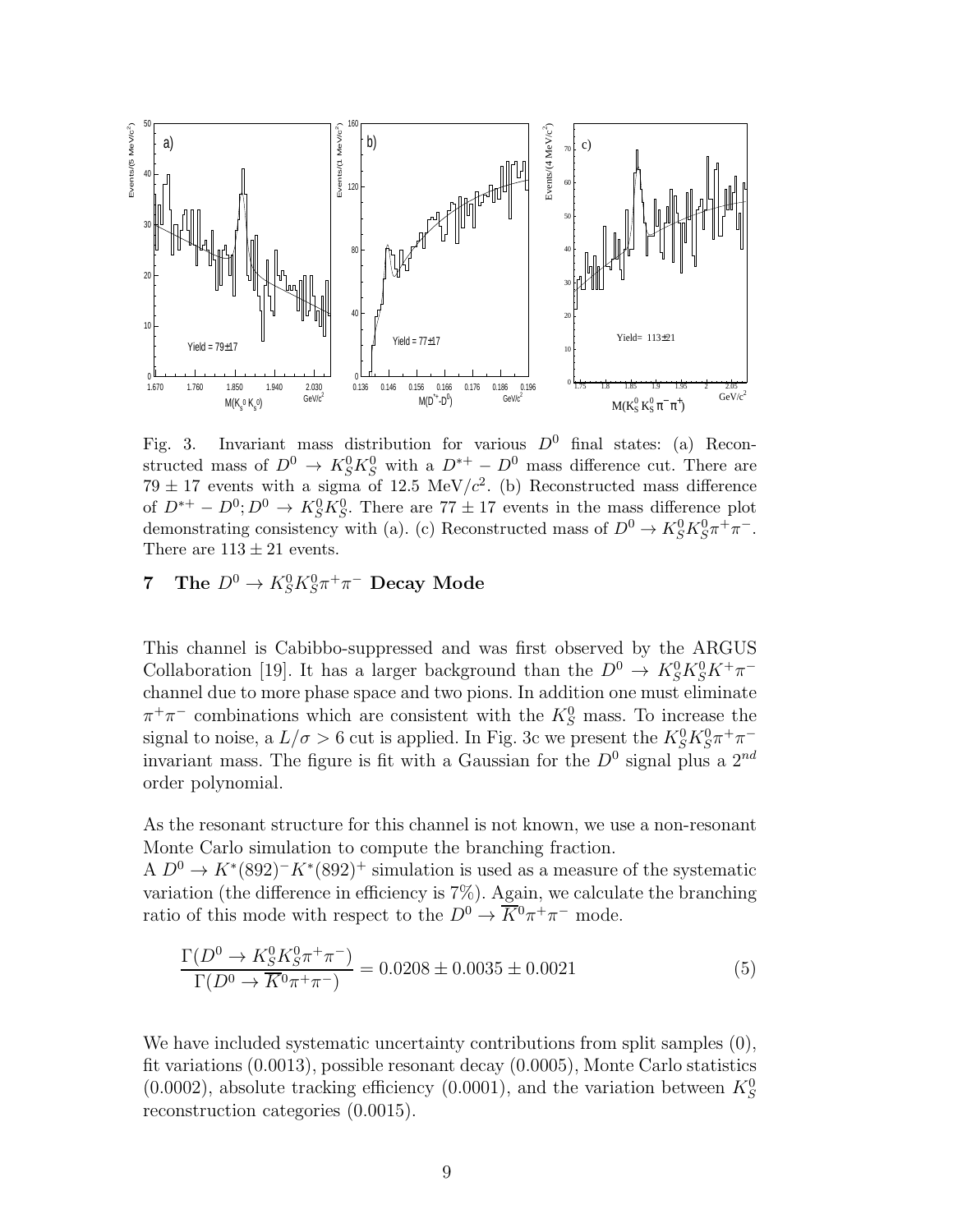| Decay Mode                                                                                                        | This Experiment                | PDG 2004 [18]               |
|-------------------------------------------------------------------------------------------------------------------|--------------------------------|-----------------------------|
| $\Gamma(D^0 \rightarrow K_S^0 K_S^0 K^{\pm} \pi^{\mp})$<br>$\Gamma(D^0 \rightarrow \overline{K}{}^0 \pi^+ \pi^-)$ | $0.0106 \pm 0.0019 \pm 0.0010$ |                             |
| $\frac{\Gamma(D^0 \rightarrow K_S^0 K_S^0 K_S^0)}{\Gamma(D^0 \rightarrow \overline{K}^0 \pi^+ \pi^-)}$            | $0.0179 \pm 0.0027 \pm 0.0026$ | $0.0154 \pm 0.0025$         |
| $\Gamma(D^0 \rightarrow K^0 \overline{K}^0)$<br>$\Gamma(D^0 \rightarrow \overline{K^0} \pi^+ \pi^-)$              | $0.0144 \pm 0.0032 \pm 0.0016$ | $0.0119 \pm 0.0033$         |
| $\Gamma(D^0 \rightarrow K_S^0 K_S^0 \pi^+ \pi^-)$                                                                 | $0.0208 \pm 0.0035 \pm 0.0021$ | $0.031 \pm 0.010 \pm 0.008$ |

Table 1  $D^0 \to K_S^0 K_S^0 X$  Branching Fractions

#### 8 Conclusions

We summarize our branching ratios and compare them in Table I to the Particle Data Group world averages where available [18].

We have investigated and measured the branching ratios of several decay modes of the charm meson  $D^0$  into final states containing at least two  $K^0_S$ relative to  $D^0 \to \overline{K}{}^0 \pi^+ \pi^-$  mode. We have evidence for two new Cabibbo favored  $D^0$  decay modes, namely  $D^0 \to K_S^0 K_S^0 K^+ \pi^-$  and  $D^0 \to K_S^0 K_S^0 K^- \pi^+$ and we have reported new measurements for  $D^0 \to K_S^0 K_S^0 K_S^0$ ,  $D^0 \to K_S^0 K_S^0$ , and  $D^0 \to K_S^0 K_S^0 \pi^+ \pi^-$ .

#### 9 Acknowledgments

We wish to acknowledge the assistance of the staffs of Fermi National Accelerator Laboratory, the INFN of Italy, and the physics departments of the collaborating institutions. This research was supported in part by the U. S. National Science Foundation, the U. S. Department of Energy, the Italian Istituto Nazionale di Fisica Nucleare and Ministero della Istruzione Universit`a e Ricerca, the Brazilian Conselho Nacional de Desenvolvimento Científico e Tecnológico, CONACyT-México, and the Korea Research Foundation of the Korean Ministry of Education.

#### References

- [1] P. L. Frabetti et al., E687 Collaboration, Nucl. Instrum. Meth. A320 (1992) 519.
- [2] J. M. Link et al., FOCUS Collaboration, Nucl. Instrum. Meth. A516 (2004) 364.